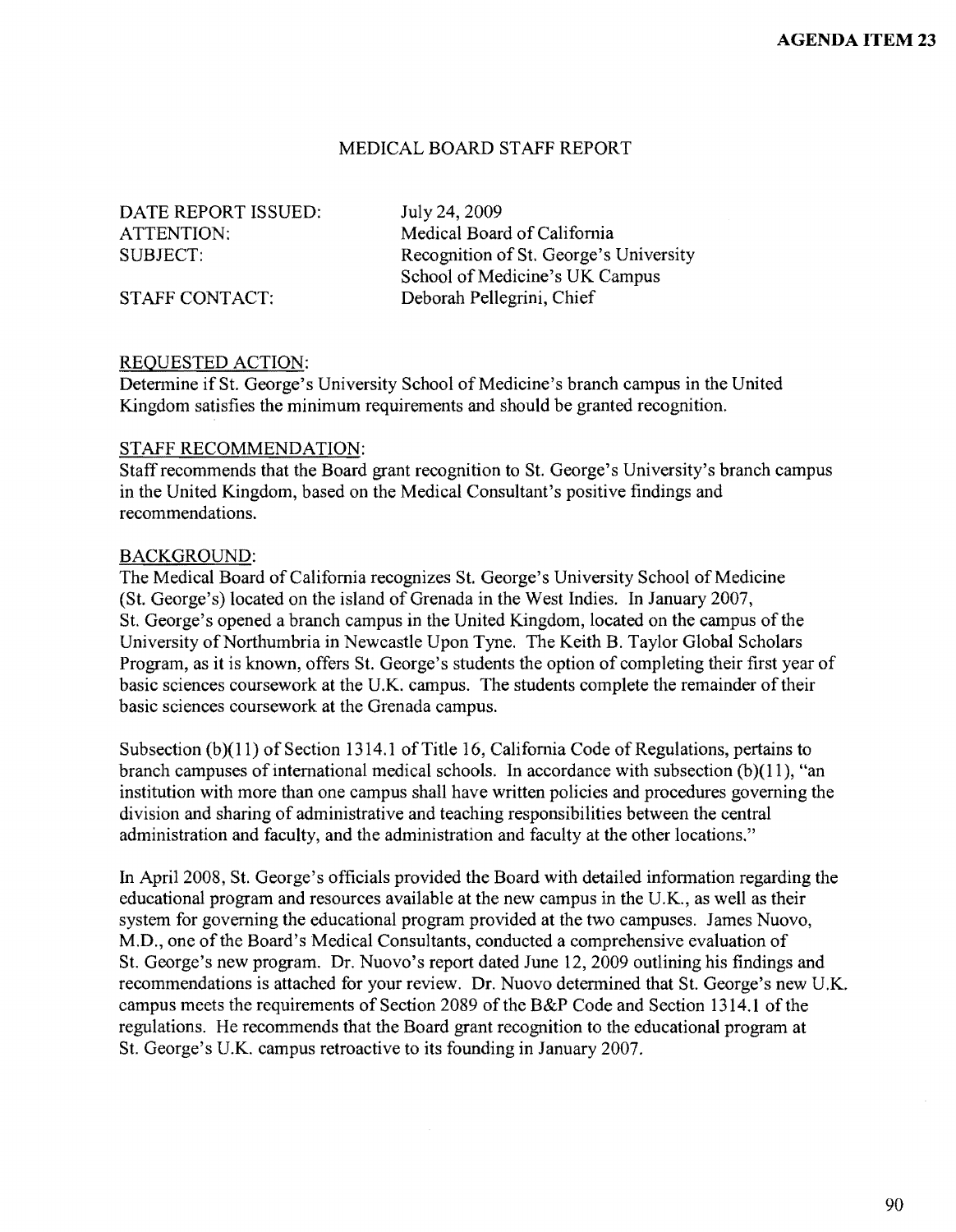## FISCAL CONSIDERATIONS:

There is no fiscal impact on the Medical Board of California to granting recognition to St. George's new campus in the United Kingdom.

## PREVIOUS MBC AND/OR COMMITTEE ACTION:

 $\alpha$ 

This is the first request that the Board has received from a Board-recognized medical school for recognition of a branch campus that the medical school has opened in another country. It is conceivable that the Board may receive additional requests of this type in the future from other medical schools.

**Attachments**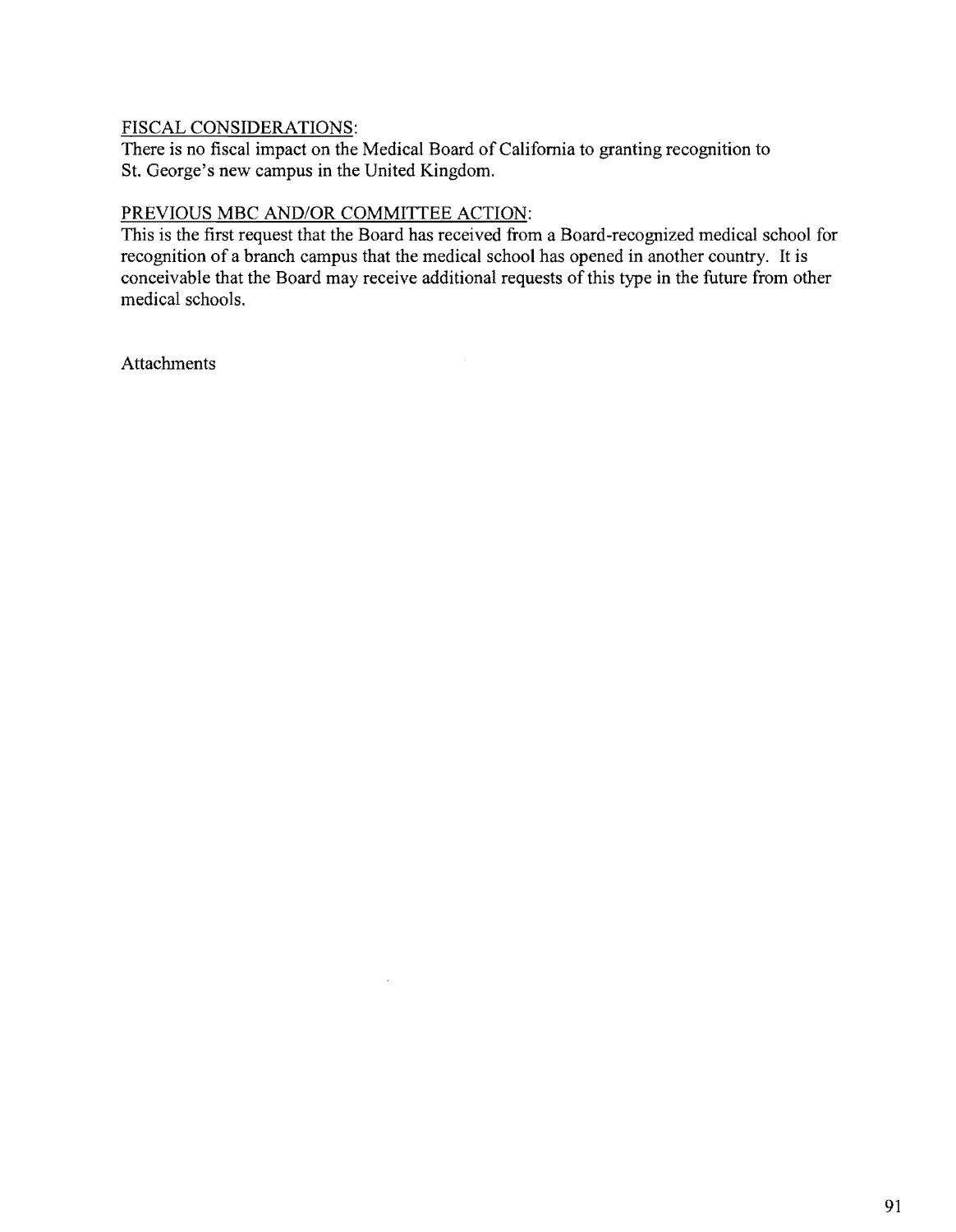June 12, 2009

| To:   | Pat Park, Licensing Program                                                                 |
|-------|---------------------------------------------------------------------------------------------|
|       | Medical Board of California                                                                 |
|       | 2005 Evergreen Street                                                                       |
|       | Suite 1200                                                                                  |
|       | Sacramento, CA 95815                                                                        |
| From: | $\lim$ Nuov<br>Professor & Associate Dean of Student Affairs and Graduate Medical Education |
|       | UC Davis School of Medicine                                                                 |
|       | 4860 Y Street; Suite $23\overline{N}$                                                       |
|       | Sacramento, CA 95817                                                                        |

Re: Evaluation of St. George's University School of Medicine - Global Scholars Program – Request for Recognition for the Keith B. Taylor Global Scholars Program (KBTGSP)  $\label{eq:1} \mathcal{L}_{\mathcal{A}}(\mathcal{L}_{\mathcal{A}}(\mathcal{L}_{\mathcal{A}})) = \mathcal{L}_{\mathcal{A}}(\mathcal{L}_{\mathcal{A}}(\mathcal{L}_{\mathcal{A}}))$ 

 $\sim$  km  $\omega$  ,  $\omega$  ,  $\sim$ 

# **BACKGROUND**

The Medical Board of California (Board) requested a review of materials provided by the St. George's University School of Medicine (SGUSOM)- Global Scholars Program, located on the island of Grenada. These were submitted in pursuit of a request for recognition of the School's new branch campus in the United Kingdom at Northumbria University in Newcastle Upon Tyne. The new program, known as the Keith B. Taylor Global Scholars Program (KBTGSP), is optional to St. George's students and offers them the opportunity to complete their first year of basic sciences education in the United Kingdom instead of Grenada. Recognition of this program would allow graduates of the School who complete their first year of education at KBTGSP to be eligible to participate in clinical clerkships, to enter graduate medical education programs in California, and to become eligible for licensure to practice medicine.

This report is based on my review of the documents submitted by SGUSOM. The goal of this review was to determine if the medical education received at KBTGSP meets the requirements of current California statutes and regulations for recognition by the Medical Board of California.

### **RECOMMENDATIONS**

The documents provided indicate that KBTGSP as a branch campus of SGUSOM is in substantial compliance with the requirements of Business and Professions Code Sections 2089 and 2089.5 and California Code of Regulations, Title 16, Division 13, Section 1314.1, and provides a resident course of professional instruction equivalent to that required by Section 2089.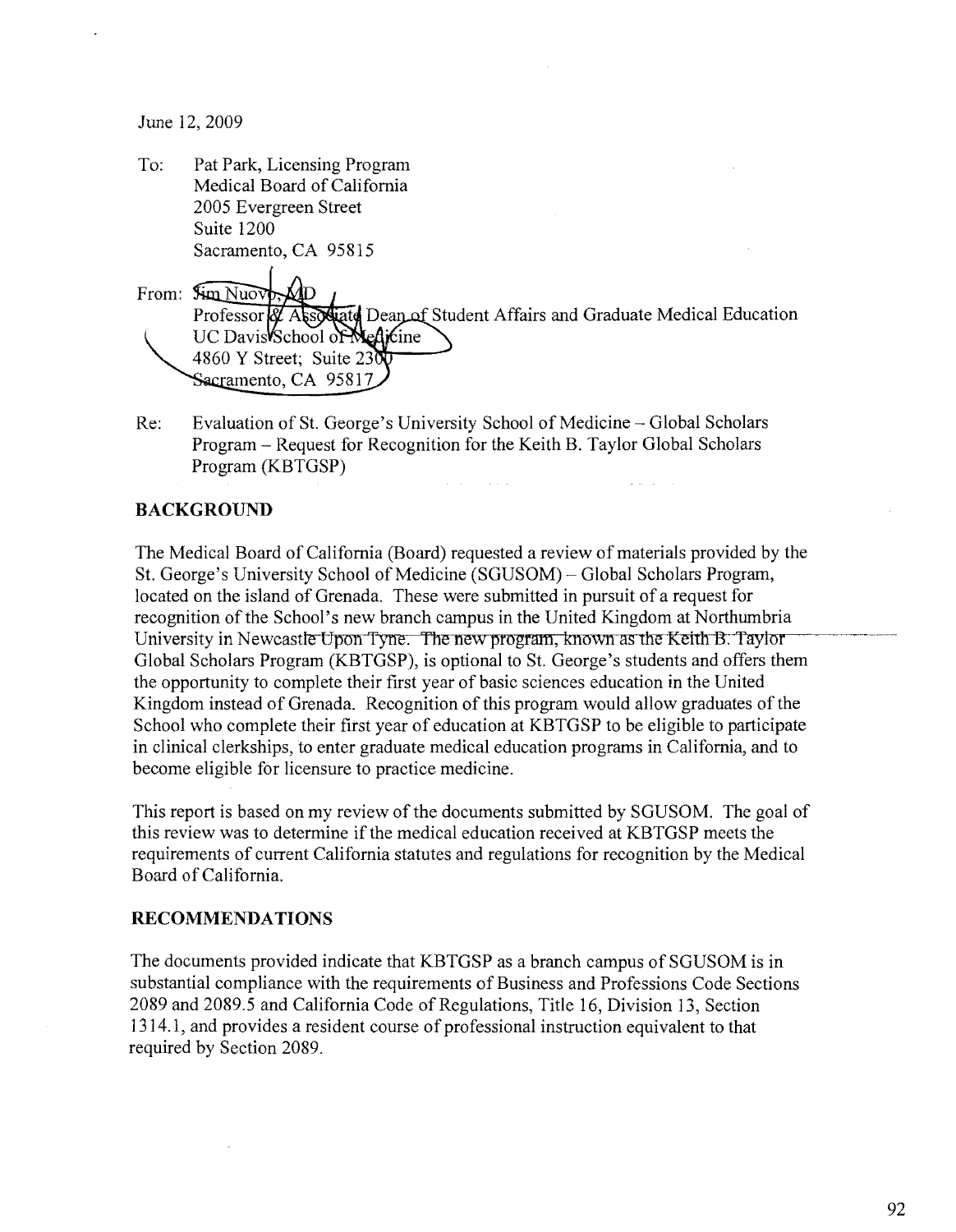Based on the School's compliance with these regulations, I recommend that the Board approve SGUSOM's request for recognition of the KBTGSP as a branch campus.

I do not believe a site inspection is necessary. SGUSOM documents provide sufficient details on the KBTGSP to indicate that the facilities are adequate to fulfill the educational mission of the Program.

The extensive documentation provided by SGUSOM as described in this report justifies full retroactivity to coursework completed by all previous SGUSOM/KBTGSP students.

## **REVIEW**

The KBTGSP branch campus began operations in January, 2007. SGUSOM's general description of this program is that "the first year curriculum offered" at KBTGSP "is the same curriculum offered to students entering the program in Grenada pursuant to the same mission and objectives and is managed by SGUSOM using its own administration." More specifically, "the courses and the timing of delivery are the same; to the point that the examinations are given at the same (real) time."

The documents provided in SGUSOM's Self-Assessment Report are well-organized and indicate that this program has an effective mission to educate its students; that the KBTGSP students upon successful completion of their first year are prepared to continue their medical school training at the main campus in Grenada.

The following is a detailed assessment of the KBTGSP based on the aforementioned regulations and on their responses to the Self-Assessment Report and additional concerns posed by this reviewer.

## **Business and Professions Code Sections 2089**

Section 2089 requires the medical curriculum to extend over four years or 32 months of actual instruction; that the curriculum includes all the courses listed in Section 2089 (b); that there are a minimum of 4,000 hours of instruction, and that there is a statutory requirement for 80% attendance. SGUSOM is in compliance with these requirements based on the Board's prior review of the main campus program. Further, given that the curriculum for the KBTGSP is identical to the curriculum at the main campus and the rules that govern the KBTGSP are identical to those of the main campus, the School meets the requirements of Section 2089.

## **Business and Professions Code Sections 2089.5**

The SGUSOM Self-Assessment Report indicates that KBTGSP provides instructing in all of the basic sciences coursework required in Section 2089. As to the specific clinical sciences requirements in Section 2089.5, the documents provided by SGUSOM indicate that the main campus program in the clinical courses meets or exceeds the minimum requirements in Section 2089.5. There is no clinical coursework during the first year at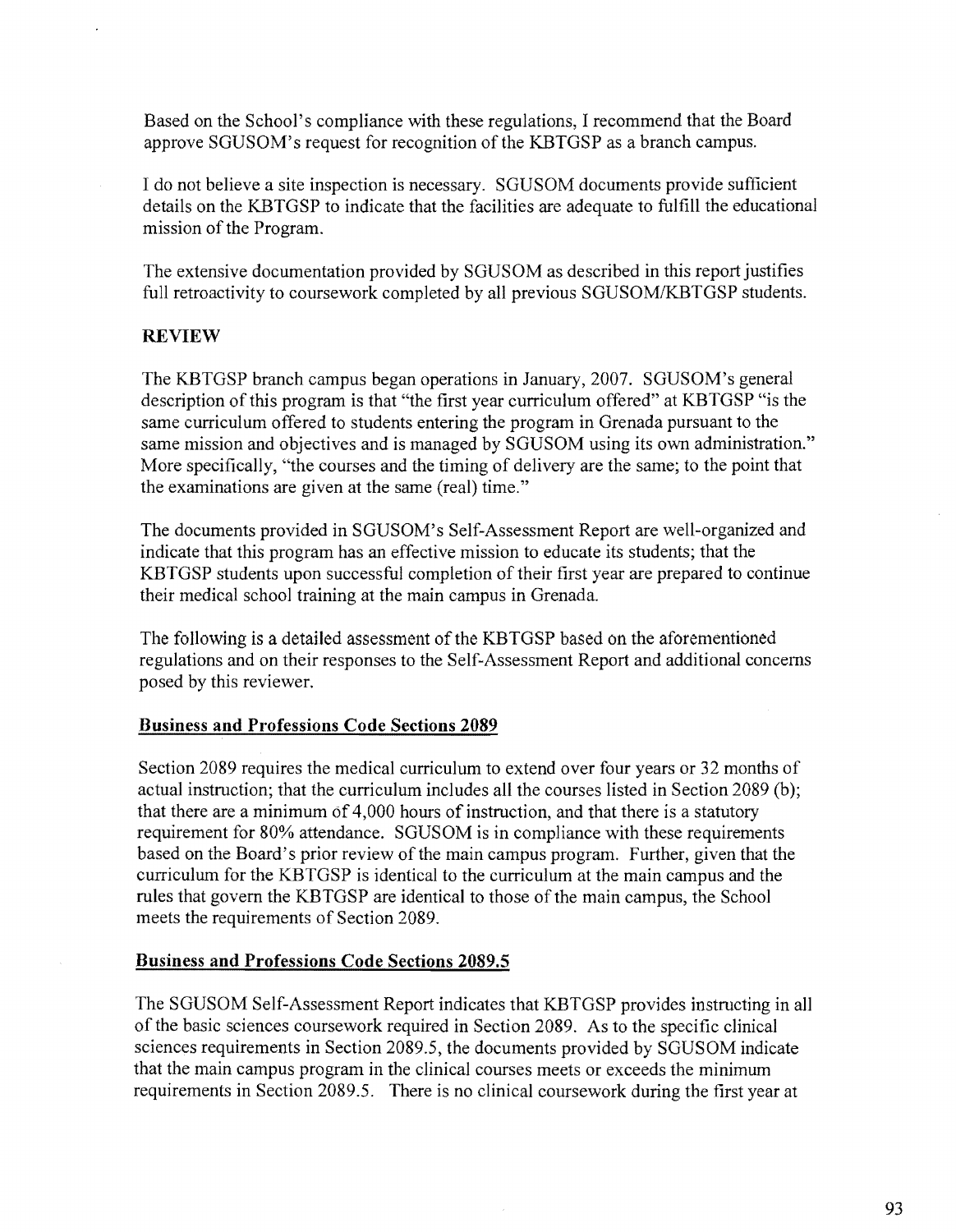SGUSOM or KBTGSP; however, both campuses offer training in physical diagnosis and clinical skills. As is the theme for this application, the coursework for physical diagnosis and clinical skills at both campuses is identical.

## **California Code of Regulations, Title 16, Division 13, Section 1314.1**

The Self-Assessment Report contains an extensive, clearly defined mission statement with educational/research and service objectives.

The report includes the exact language of "broad expectations" and lists specific goals and objectives. The report describes the integral role of research in its mission and includes statements of its importance, nature, objectives, processes, and evaluation or research in the medical education and practice of the School. These objectives include teaching, patient care, and service to the community. There are clearly written institutional objectives that are consistent with the preparation of graduates to provide competent care.

The Institution is operated as a definable academic unit responsible for a resident educational program that leads to an MD degree.

The structure and content of the educational program provides an adequate foundation in the basic and clinical sciences and enables students to learn the fundamental principles of medicine, to acquire critical judgment skills, and to use those principles and skills to provide competent medical care.

As required in Section 1314.1, the administration and governance system allows the institution to accomplish its objectives, i.e., its statements of the items of knowledge, skills, behavior and attitude that students are expected to learn. The Institution's governance gives faculty a formal role in the Institution's decision-making process. Students enrolled in the program are not permitted to serve as an instructor, administrator, officer or director of the School.

The description of the KBTGSP indicates that it has an adequate number faculty for the size of the program. There is a sufficient description of the credentials of the faculty to indicate that they are appropriately qualified to teach their specific curricular content.

There is a clear description of the governing body of KBTGSP which includes a University Faculty Senate and a description of the faculty evaluation and development programs.

There is a clear description of the admissions criteria, student selection and promotion. The descriptions of these activities are consistent with the Institution's mission and objectives.

There is a description of the financial resources of the KBTGSP. This information indicates that the Program has sufficient financial resources to accomplish its mission.